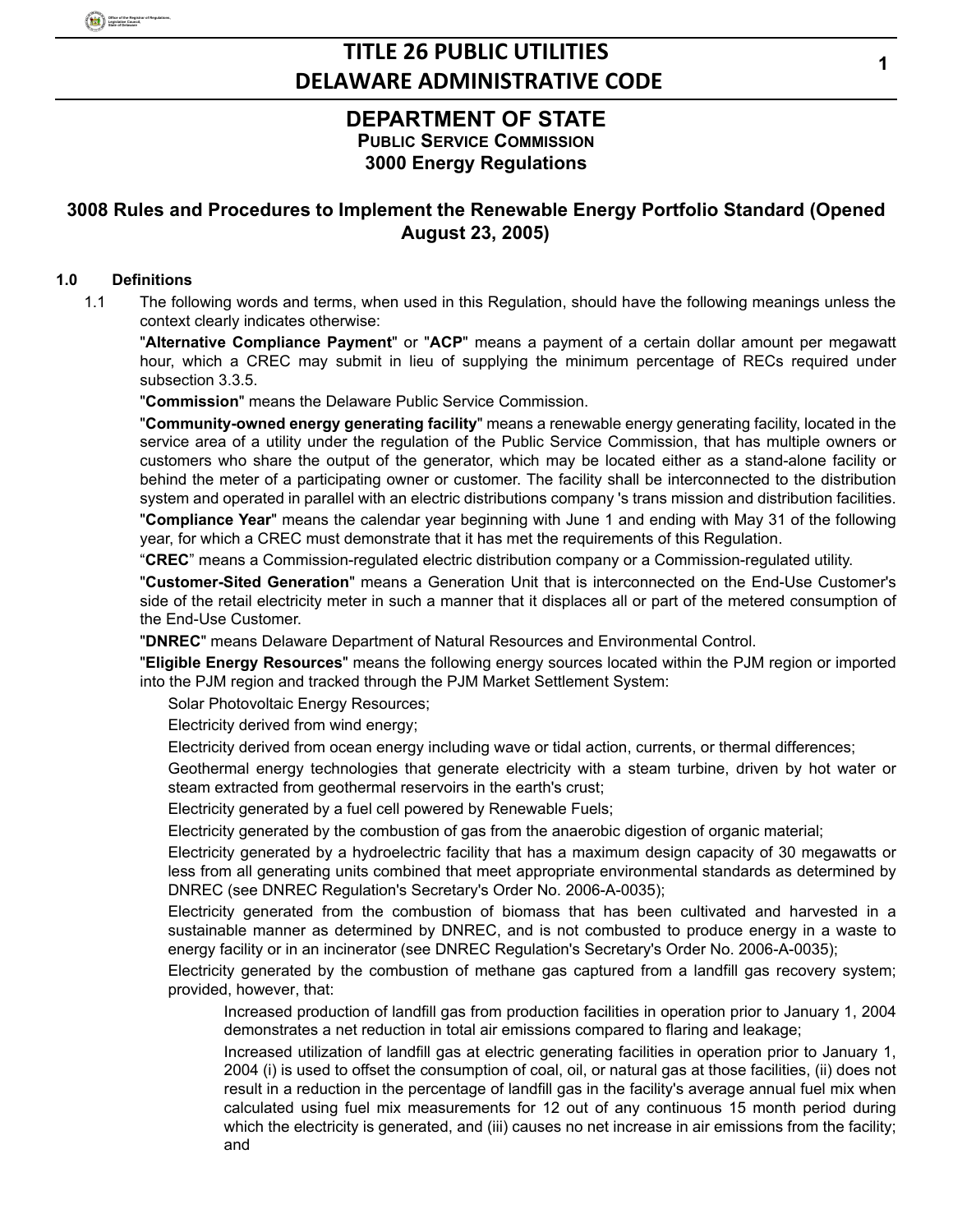Facilities installed on or after January 1, 2004 meet or exceed 2004 Federal and State air emission standards, or the Federal and State air emission standards in place on the day the facilities are first put into operation, whichever is higher.

"**End-Use Customer**" means a person or entity in Delaware that purchases electrical energy at retail prices from a CREC.

"**Fund**" or "**Green Energy Fund**" means the Delaware Green Energy Fund as authorized under 26 **Del.C.** §1014(a).

"**GATS**" means the Generation Attribute Tracking System developed by PJM-Environmental Information Services, Inc. (PJM-EIS).

"**Generation Attribute**" means a non-price characteristic of the electrical energy output of a Generation Unit including, but not limited to, the Unit's fuel type, geographic location, emissions, vintage, and RPS eligibility.

"**Generation Unit**" means a facility that converts a fuel or an energy resource into electrical energy.

"**Industrial Customer**" means an End-Use Customer with a North American Industry Classification System (NAICS) Manufacturing Sector Code.

"**Municipal Electric Company**" means a public corporation created by contract between 2 or more municipalities pursuant to provisions of Title 22, Chapter 13 of the **Delaware Code** and the electric utilities that are municipally owned within the State of Delaware.

"**New Renewable Generation Resources**" means Eligible Energy Resources first going into commercial operation after December 31, 1997.

"**Non-Exempt Customers**" means all customers of the Commission-regulated electricity company that have not been certified by the Commission as exempt from the RPS under subsection 2.2.

"**Peak Demand**" shall have the same meaning as and be determined consistently with how such term or a similar term is defined and determined in the applicable utility's tariff then in effect and approved by the Commission. For customers with more than one account, the peak demands shall be aggregated for all accounts. The calculation will be applied in the current year based on the Peak Demand, as defined above, in the prior year.

"**PJM**" or "**PJM Interconnection**" means the regional transmission organization (RTO) that coordinates the movement of wholesale electricity in the PJM region, or its successors at law.

"**PJM region**" means the area within which the movement of wholesale electricity is coordinated by PJM Interconnection. The PJM region is as described in the Amended and Restated Operating Agreement of PJM. "**Qualified Fuel Cell Provider**" means an entity that:

a. By no later than the commencement date of commercial operation of the full nameplate capacity of a fuel cell project, manufactures fuel cells in Delaware that are capable of being powered by renewable fuels, and

b. prior to approval of required tariff provisions, is designated by the Director of the Delaware Economic Development Office and the Secretary of DNREC as an economic development opportunity."

"**Qualified Fuel Cell Provider Project**" (or "**QFCPP**") means a fuel cell power generation project located in Delaware owned and/or operated by a Qualified Fuel Cell Provider under a tariff approved by the Commission pursuant to 26 **Del.C.** §364(d).

"**Renewable Energy Credit**" or ("**REC**") means a tradable instrument comprised of all the Generation Attributes equal to 1 megawatt-hour of electricity derived from Eligible Energy Resources and that is used to track and verify compliance with the provisions of this Regulation. A REC does not include emission reduction credits and/or allowances encumbered or used by a Generation Unit for compliance with local, state, or federal operating and/or air quality permits associated with the 1 megawatt-hour of electricity.

"**Renewable fuel**" means a fuel that is derived from Eligible Energy Resources. This term does not include a fossil fuel or a waste product from a fossil fuel source.

"**RPS**" or "**Renewable Energy Portfolio Standard**" means the percentage of electricity sales at retail in the State that is to be derived from Eligible Energy Resources.

"**Retail Electricity Product**" means an electrical energy offering that is distinguished by its Generation Attributes only and that is offered for sale by a CREC to End-Use Customers. Multiple electrical energy offerings with the same Generation Attributes may be considered a single Retail Electricity Product.

"**Rural Electric Cooperative**" means a non-stock, non-profit, membership corporation organized pursuant to the Federal "Rural Electrification Act of 1936" and operated under the cooperative form of ownership.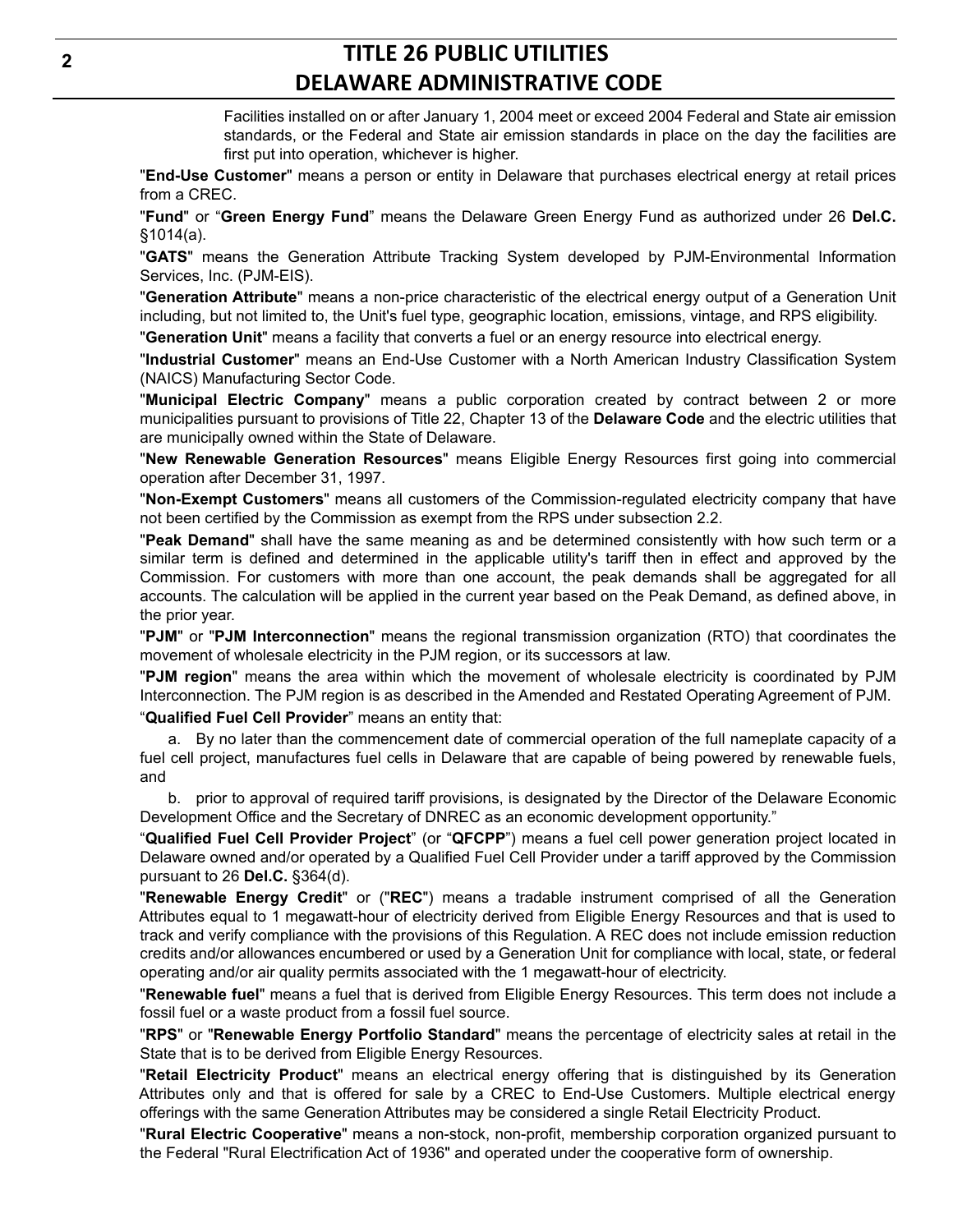"**Solar Alternative Compliance Payment**" or "**SACP**" means a payment of a certain dollar amount per megawatt-hour, which a CREC or Municipal Electric Supplier may submit in lieu of supplying the Minimum Percentage from Solar Photovoltaic required under subsection 3.3.6.

"**Solar Photovoltaic Energy Resources**" means solar photovoltaic or solar thermal energy technologies that employ solar radiation to produce electricity or to displace electricity use.

"**Solar Renewable Energy Credit**" or "**SREC**" means a tradable instrument that is equal to 1 megawatt-hour of retail electricity sales in the State that is derived from Solar Photovoltaic Energy Resources and that is used to track and verify compliance with the provisions of this Regulation.

"**Sustainable Energy Utility**" or ("**SEU**") is the nonprofit entity according to the provisions of 29 **Del.C.** §8059 that develops and coordinates programs for energy end-users in Delaware for the purpose of promoting the sustainable use of energy in Delaware.

"**Total Retail Sales**" means retail sales of electricity within the State of Delaware exclusive of sales to any Industrial Customer with a Peak Demand in excess of 1,500 kilowatts.

"**Unsubscribed energy**" means any community-owned energy generating facility percentage of output that is not allocated to any customer.

**11 DE Reg. 1670 (06/01/08) 13 DE Reg. 952 (01/01/10) 14 DE Reg. 1241 (05/01/11) 22 DE Reg. 525 (12/01/18) 24 DE Reg. 1014 (05/01/21) 25 DE Reg. 541 (11/01/21)**

#### **2.0 Purpose and Scope**

- 2.1 The benefits of electricity from renewable energy resources accrue to the public at large, and electric suppliers and consumers share an obligation to develop a minimum level of these resources in the electric supply portfolio of the State. The purpose of this Regulation, in support of 26 **Del.C.** Subchapter III-A, is to set forth the rules for governing the RPS.
- 2.2 This Regulation shall apply to all Retail Electricity Products in the State of Delaware except for Retail Electricity Products sold by Municipal Electric Companies and Retail Electricity Products sold to any Industrial Customer with a Peak Demand in excess of 1,500 kilowatts.
	- 2.2.1 An Industrial Customer with Peak Demand in excess of 1,500 kilowatts may elect to have its load exempt from this Regulation provided that it meets the definitions found in subsection 1.1 and:
		- 2.2.1.1 submits a notice to the Commission's Staff including, but not limited to, Name and Address of Industrial Customer, and NAICS Code, and load for each account;
			- 2.2.1.1.1 the Commission's Staff shall, within thirty (30) days of receipt of the notice, provide to the Industrial Customer an acknowledgement of the status, exempt or non-exempt, of the Industrial Customer; and
		- 2.2.1.2 submits the Commission's Staff acknowledgement referenced in subsection 2.2.1.1.1 to its CREC.
	- 2.2.2 For an End-Use Customer with multiple accounts totaling in excess of 1,500 kilowatts within an applicable utility's service territory, to have its load exempt, the aggregate of its accounts with an NAICS Manufacturing Sector Code must have a Peak Demand of at least 751 kilowatts and it must follow the procedure found in subsection 2.2.1.
- 2.3 Any Rural Electric Cooperative that has opted-out of Commission regulation by its membership pursuant to 26 **Del.C.** §223 of the **Delaware Code** shall, for all purposes of administering and applying this Regulation, be treated as a Municipal Electric Company during any period of time the Rural Electric Cooperative is exempt from Commission regulation.
- 2.4 A Rural Electric Cooperative may elect to be exempt from the requirements of this Regulation if it develops and implements a program for its ratepayers that is comparable to the RPS beginning in 2013. A Rural Electric Cooperative electing to be exempt from this Regulation must notify the Commission of such election and shall be subject to the requirements set forth in 26 **Del.C.** §363. A Rural Electric Cooperative not electing to be exempt from this Regulation shall be subject to this Regulation and the applicable provisions of 26 **Del.C.** §363.
	- **11 DE Reg. 1670 (06/01/08)**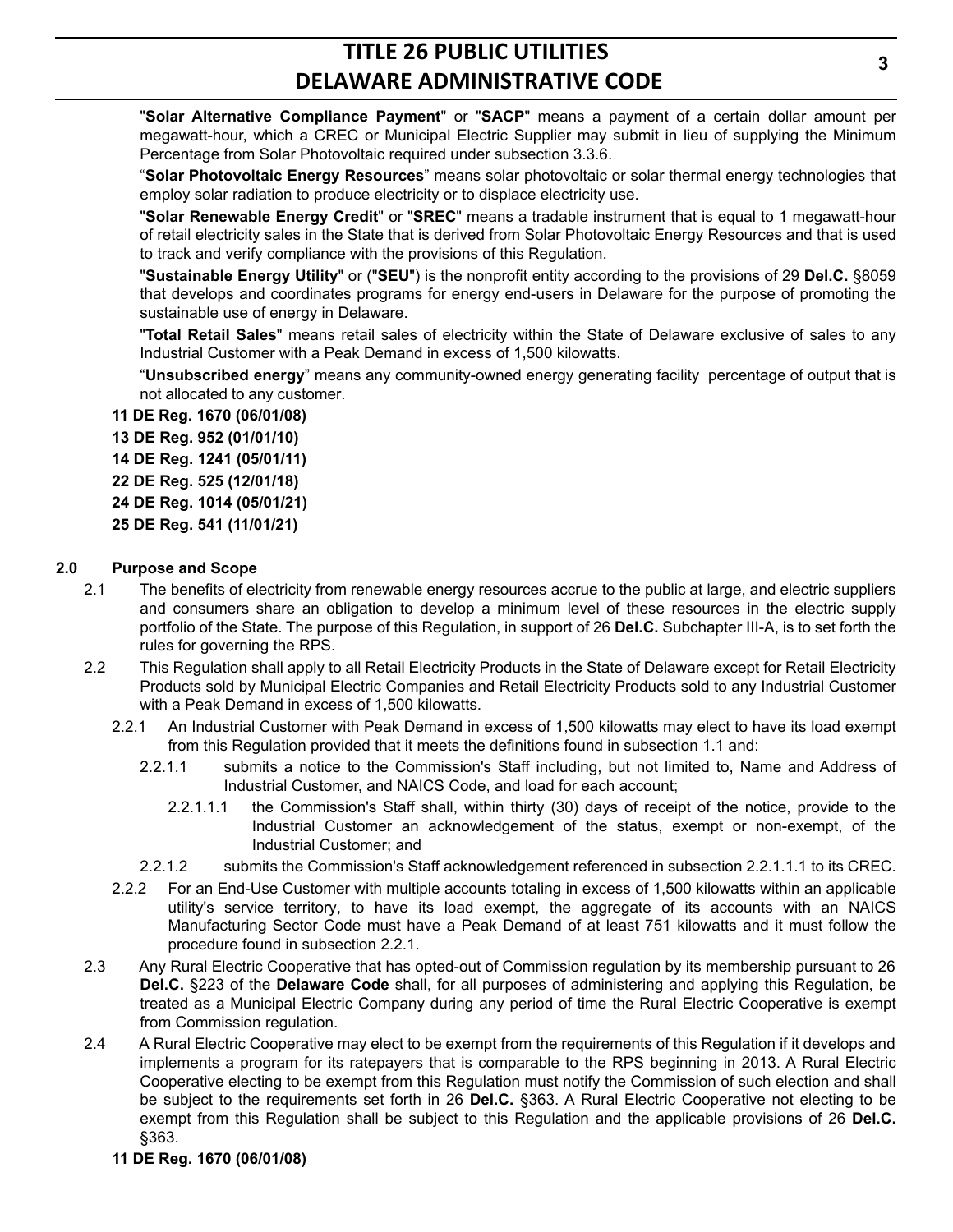**14 DE Reg. 1241 (05/01/11) 22 DE Reg. 525 (12/01/18) 24 DE Reg. 1014 (05/01/21)**

#### **3.0 Administration of RPS**

- 3.1 Certifying and Decertifying Eligible Energy Resources:
	- 3.1.1 The Commission through its Staff will certify Generation Units as Eligible Energy Resources based on the definition of Eligible Energy Resources found in subsection 1.1.
	- 3.1.2 Any Generation Unit seeking certification as an Eligible Energy Resource must submit an Application for Certification as an Eligible Energy Resource Under the Delaware Renewable Energy Portfolio Standard (Application) to the Commission. This may include Customer-Sited Generation or a Generation Unit owned or operated by a Municipal Electric Company.
	- 3.1.3 Customer-sited generation is eligible to be considered an Eligible Energy Resource provided the facility is physically located in Delaware.
	- 3.1.4 Commission Staff will review the Application and will notify the applicant of its approval as an Eligible Energy Resource or of any deficiencies in its Application within 30 days of receipt. The applicant will have the opportunity to revise its submission, if appropriate.
	- 3.1.5 If an Eligible Energy Resource, once notified by Commission Staff, fails to provide the required documentation or missing information within 60 days of the date of such notification, the Application will be dismissed and must be resubmitted.
	- 3.1.6 If Commission Staff finds the Generation Unit to be in compliance with this Regulation and other applicable law, Staff will issue a State of Delaware Certification Number.
	- 3.1.7 Upon receipt of the State of Delaware Certification Number, a Generation Unit will be deemed an Eligible Energy Resource.
	- 3.1.8 Upon designation as an Eligible Energy Resource, the Generation Unit's owner shall be entitled to one (1) REC for each mega-watt hour of energy derived from Eligible Energy Resources other than Solar Photovoltaic Energy Resources. Upon designation as an Eligible Energy Resource, the owner of a Generation Unit employing Solar Photovoltaic Energy Resources shall be entitled to one (1) SREC for each mega-watt hour of energy derived from Solar Photovoltaic Energy Resource. SRECs and RECs will be created and supplied by the PJM-EIS GATS, or its successor at law. Eligible Energy Resources are subject to applicable PJM-EIS GATS rules and shall pay applicable PJM-EIS GATS fees.
		- 3.1.8.1 The Commission may establish or participate in another renewable energy tracking system, if the Commission finds that PJM-EIS's GATS is not applicable or not suited to meet the needs or requirements of the RPS.
	- 3.1.9 If a Generation Unit is deemed an Eligible Energy Resource and the Eligible Energy Resource's GATS account continues to be maintained in good standing, the Eligible Energy Resource may achieve a Delaware designation for RECs or SRECs recorded with PJM-EIS's GATS for the calendar year being traded in GATS at the time of the Commission Staff's approval of the Eligible Energy Resource.
	- 3.1.10 An Eligible Energy Resource will remain certified unless substantive changes are made to its operational characteristics. Substantive changes include but are not limited to changes in fuel type, fuel mix and generator type. An Eligible Energy Resource making substantive changes to its operational characteristics shall notify the Commission of such changes at least 30 days prior to the effective date of such changes. At such time, the Generation Unit shall submit a revised Application, which shall be subject to review and re-certification.
	- 3.1.11 An Eligible Energy Resource must provide updates to any changes to information submitted in the Application within 30 days of those changes becoming effective. These changes include but are not limited to changes in ownership of the generating unit, changes in ownership of the RECs or SRECs, changes in system size, or the deactivation of the unit.
	- 3.1.12 RECs or SRECs created by an Eligible Energy Resource shall remain valid for compliance, subject to subsection 3.2.9, subsection 3.3.3 and subsection 3.3.4, even if that Eligible Energy Resource is subsequently decertified for eligibility.
	- 3.1.13 An Eligible Energy Resource may be decertified for any of the following:
		- 3.1.13.1 Failure to comply with subsections 3.1.1 through 3.1.11;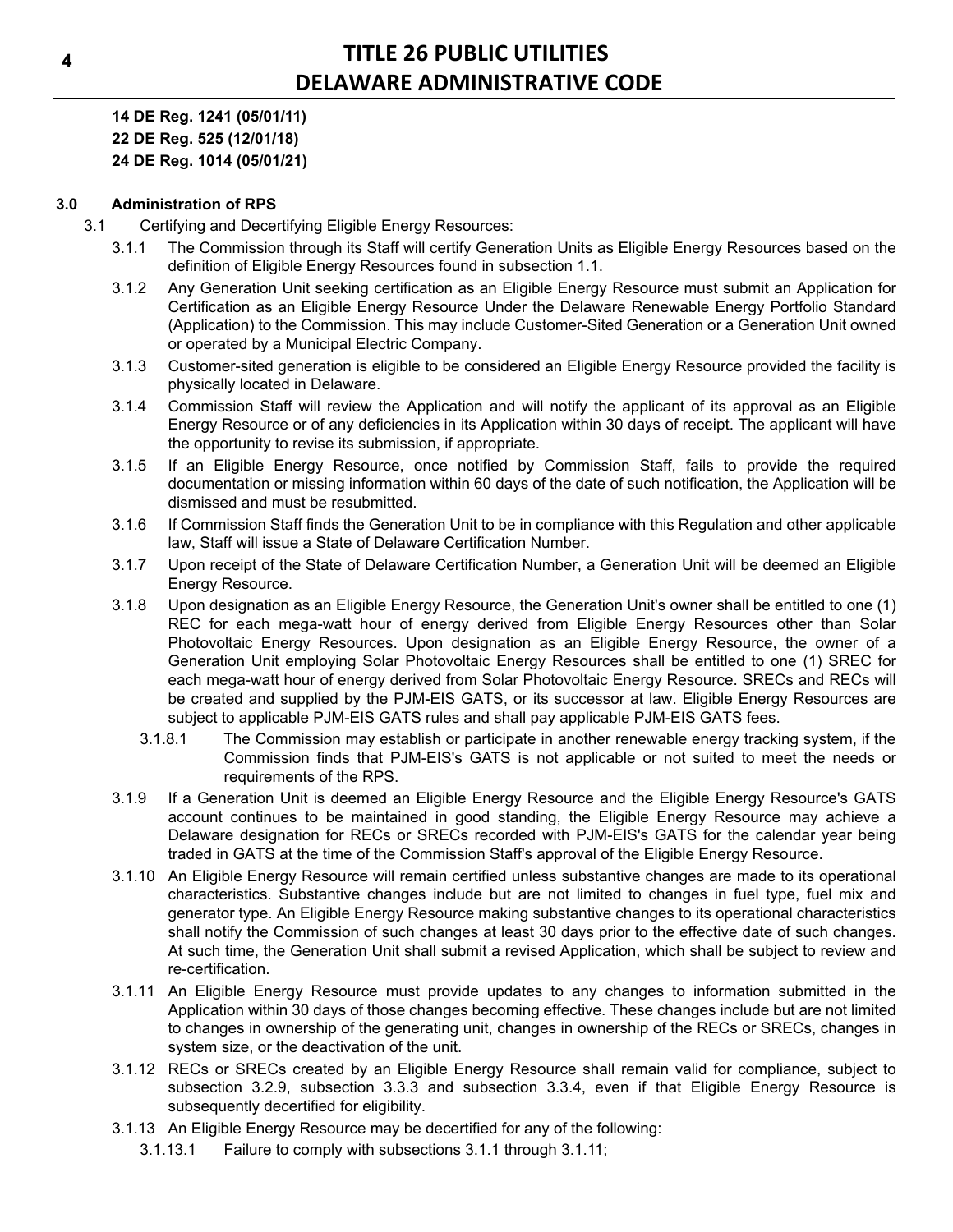- 3.1.13.2 A material change in circumstances that causes it to become ineligible for certification under subsection 3.1;
- 3.1.13.3 Fraud or misrepresentation in the Application or to PJM-EIS GATS;
- 3.1.13.4 Failure to properly update the Commission on changes to information submitted in the Application; or
- 3.1.13.5 Good cause as determined by the Commission.
- 3.2 Compliance with RPS
	- 3.2.1 The Total Retail Sales of each Retail Electricity Product delivered to End-Use Customers by a CREC during any given Compliance Year shall include a minimum percentage of electrical energy sales from Eligible Energy Resources and Solar Photovoltaics as shown in Schedule 1.

| <b>SCHEDULE 1</b>                              |                                                     |                                                                                               |
|------------------------------------------------|-----------------------------------------------------|-----------------------------------------------------------------------------------------------|
| <b>Compliance Year (beginning June</b><br>1st) | from Solar Photovoltaics Energy<br><b>Resources</b> | Cumulative Minimum Percentage Minimum Cumulative Percentage<br>from Eligible Energy Resources |
| 2018                                           | 1.75%                                               | 17.5%                                                                                         |
| 2019                                           | 2.00%                                               | 19.0%                                                                                         |
| 2020                                           | 2.25%                                               | 20.00%                                                                                        |
| 2021                                           | 2.50%                                               | 21.00%                                                                                        |
| 2022                                           | 2.75%                                               | 22.00%                                                                                        |
| 2023                                           | $3.00\%$                                            | 23.00%                                                                                        |
| 2024                                           | 3.25%                                               | 24.00%                                                                                        |
| 2025                                           | 3.50%                                               | 25.00%                                                                                        |
| 2026                                           | 3.75%                                               | 25.5%                                                                                         |
| 2027                                           | 4.0%                                                | 26%                                                                                           |
| 2028                                           | 4.25%                                               | 26.5%                                                                                         |
| 2029                                           | 4.5%                                                | 27%                                                                                           |
| 2030                                           | 5.0%                                                | 28%                                                                                           |
| 2031                                           | 5.8%                                                | 30%                                                                                           |
| 2032                                           | 6.6%                                                | 32%                                                                                           |
| 2033                                           | 7.4%                                                | 34%                                                                                           |
| 2034                                           | 8.4%                                                | 37%                                                                                           |
| 2035                                           | 10%                                                 | 40%                                                                                           |

Minimum Cumulative Percentage from Eligible Energy Resources includes the Minimum Cumulative Percentage from Solar Photovoltaics

- 3.2.2 A CREC's compliance with Schedule 1 shall be based on accumulating RECs and SRECs equivalent to the current Compliance Year's Cumulative Minimum Percentage of Total Retail Sales of each Retail Electricity Product sold to End-Use Customers subject to subsection 3.2.9 and, where appropriate, other Commission regulations. Each CREC shall file a report detailing its compliance with its RPS obligations within 120 days following the end of the Compliance Year.
- 3.2.3 The CREC shall be responsible for procuring RECs, SRECs, and any other attributes needed to comply with the minimum percentage requirements set forth in 26 **Del.C.** §354 and subsection 3.2.1 with respect to all energy delivered to the CREC's End-Use Customers.
- 3.2.4 The CREC will charge all of its distribution system End-Use Customers for RPS compliance costs through a non-bypassable charge based on the weighted average cost of the RECs and SRECs supplied by the CREC.
	- 3.2.4.1 Industrial Customers whose peak demand is in excess of 1500 kilowatts and have been acknowledged by the Commission as having their load exempted from the RPS compliance obligations pursuant to 26 **Del.C.** §353(b), Section 1.0, and subsections 2.2.1 and 2.2.2, shall not be charged the RPS compliance cost permitted by subsection 3.2.3.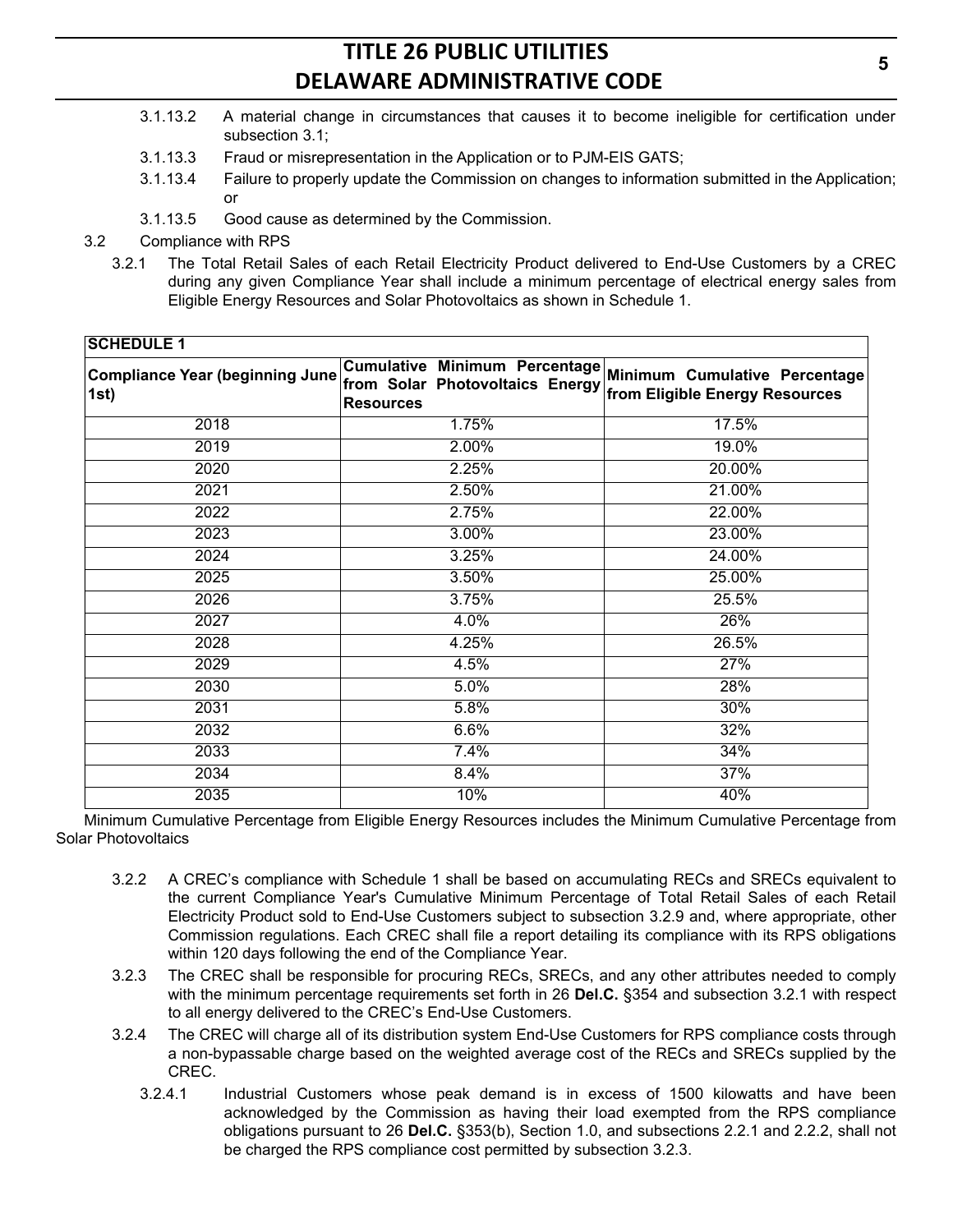- 3.2.4.2 For a particular compliance year, the total recovery of the RPS compliance costs by the CREC, shall not be an amount greater than the CREC's actual dollar for dollar costs incurred for that compliance year in complying with the State of Delaware's RPS, except that any compliance fee assessed pursuant to 26 **Del.C.** §358(d) and subsection 3.3.5 shall be recoverable only to the extent authorized by 26 **Del.C.** §358(f)(2) and subsection 4.2.
- 3.2.5 The CREC shall place on their websites customer education pertaining to the RPS non-bypassable charge and credit required in subsections 3.2.3 and 3.2.3.1. The CREC shall also include information on the RPS non-bypassable charge and credit on its bill message or bill insert.
- 3.2.6 A CREC may use energy output produced by a Qualified Fuel Cell Provider Project to fulfill their REC and SREC requirements as set forth in 26 **Del.C.** § 353(d).
- 3.2.7 Energy output must be tracked using PJM-EIS GATS or its successor at law or pursuant to subsection 3.1.8.1.
- 3.2.8 The right of a CREC to use energy output produced by a Qualified Fuel Cell Provider Project to fulfill their REC and SREC requirements shall not expire until actually applied to fulfill such requirements.
- 3.2.9 No CREC with existing contractual electric supply obligations can provide more than 1% of each Compliance Year's Total Retail Sales from Eligible Energy Resources operational before December 31, 1997. The remainder of each year's retail sales, up to the required amount as specified in subsection 3.2.1 must come from New Renewable Generation resources. In Compliance Year 2026 and for each Compliance Year thereafter, all Eligible Energy Resources used to meet the cumulative minimum percentage requirements set by the Commission rules shall be New Renewable Generation Resources.
- 3.2.10 A CREC shall not use RECs or SRECs used to satisfy another state's renewable energy portfolio requirements for compliance with subsection 3.2.1 and Schedule 1. A CREC may sell or transfer any RECs or SRECs not required to meet this Regulation.
- 3.2.11 Eligible Energy Resources may create and accumulate RECs or SRECs for the purposes of calculating compliance with the RPS.
- 3.2.12 Eligible Energy Resources that do not settle though the PJM Market settlement system must document their actual output of generation, as recorded by appropriate metering, as frequently as PJM-EIS-GATS shall prescribe.
- 3.2.13 Aggregate generation from small Eligible Energy Resources totaling 100 kilowatts or less of capacity, may be used to meet the requirements of subsection 3.2.1 and Schedule 1 provided that the generators or their agents shall document the level of generation, as recorded by appropriate metering, as frequently as PJM-EIS-GATS shall prescribe.
- 3.2.14 A CREC or Rural Electric Cooperative shall receive 300% credit toward meeting the Minimum Cumulative Percentage from Eligible Energy Resources of subsection 3.2.1 and Schedule 1 of the RPS for energy derived from the following sources installed on or before December 31, 2014:
	- 3.2.14.1 Customer-Sited solar photovoltaic physically located in Delaware; or
	- 3.2.14.2 A fuel cell powered by Renewable Fuels for a CREC, and such a fuel cell sited in Delaware for Rural Electric Cooperatives.
- 3.2.15 A CREC or Rural Electric Cooperative shall receive 150% credit toward meeting the RPS for wind energy installations sited in Delaware on or before December 31, 2012.
- 3.2.16 A CREC or a Rural Electric Cooperative shall receive an additional 10% credit toward meeting the RPS for solar or wind energy installations sited in Delaware, provided that a minimum of 50% of the cost of the renewable energy equipment, inclusive of mounting components, relates to Delaware manufactured equipment.
- 3.2.17 A CREC or a Rural Electric Cooperative shall receive an additional 10% credit toward meeting the RPS for solar or wind energy installations sited in Delaware provided that the facility is constructed and/or installed with a workforce that consists of at least 75% Delaware residents and/or the installing company employs in total a minimum of 75% workers who are Delaware residents.
- 3.2.18 A CREC or a Rural Electric Cooperative shall receive credit toward meeting the RPS for electricity derived from the fraction of eligible landfill gas, biomass or biogas combined with other fuels (for a Rural Electric Cooperative the Eligible Energy Resource must be sited in Delaware).
- 3.2.19 Cumulative minimum percentage requirements of Eligible Energy Resources and Solar Photovoltaic Resources shall be established by Commission rules for Compliance Year 2036 and each subsequent year. The minimum percentages established by Commission rules may not be lower than those required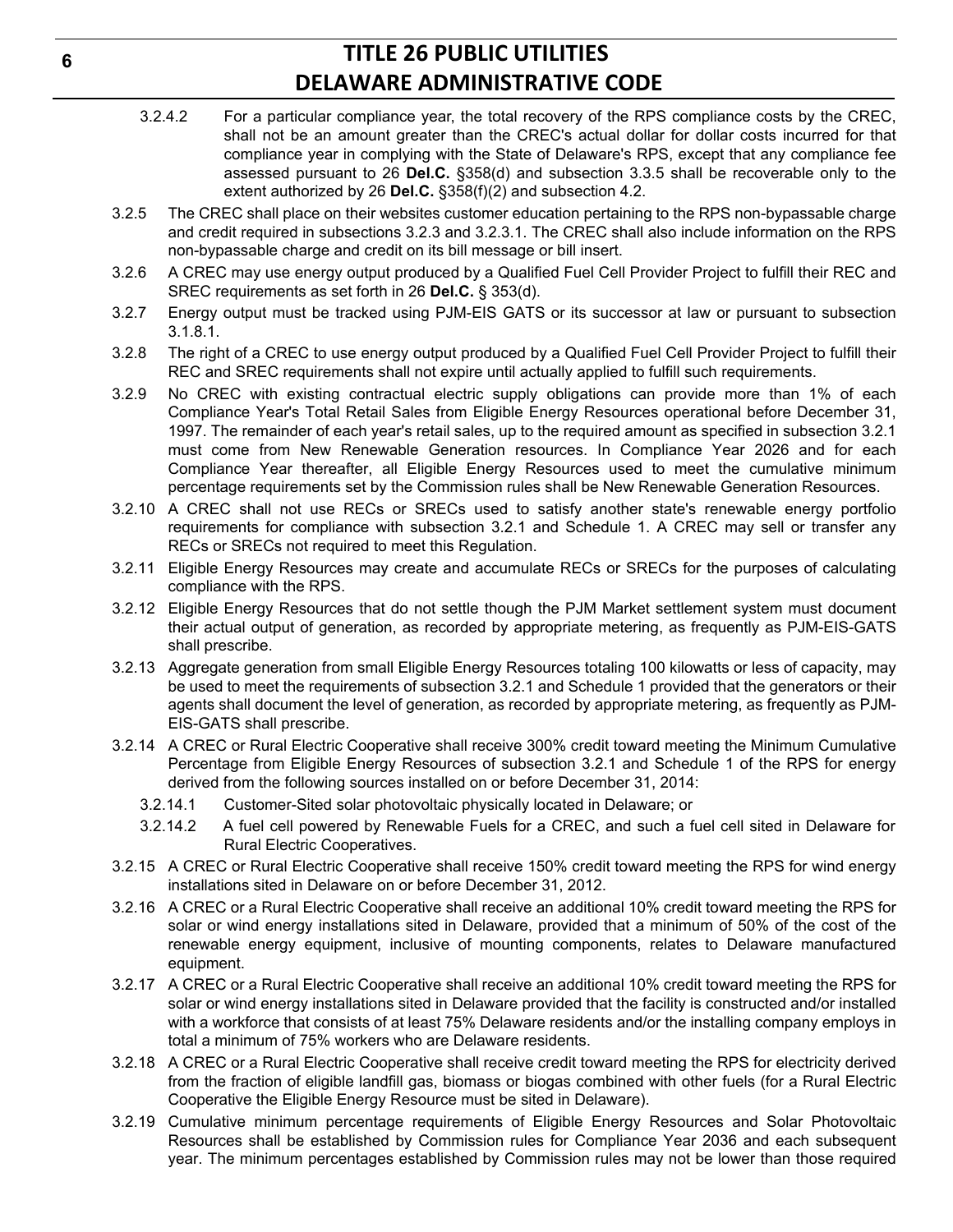for Compliance Year 2035 in subsection 3.2.1 and Schedule 1. Each of the rules setting such minimum percentage must be adopted at least two years before the minimum percentage being required.

- 3.2.20 The Renewable Energy Taskforce shall be formed for the purpose of making recommendations about the establishment of trading mechanisms and other structures to support the growth of renewable energy markets in Delaware according to 26 **Del.C.** §360(d).
- 3.3 Verification of Compliance with the RPS
	- 3.3.1 Beginning with the Compliance Year 2012, the CREC must submit a completed Commission-Regulated Electric Company Compliance Report with the Delaware Renewable Energy Portfolio Standard Report which includes, but is not limited to, evidence of the specified number of SRECs and RECs required for the Compliance Year according to Schedule 1.
	- 3.3.2 SRECs or RECs must have been created by PJM-EIS's GATS or its successor at law, or pursuant to subsection 3.1.8.1.
	- 3.3.3 SRECs or RECs, submitted for compliance with this Regulation may be dated no earlier than three (3) years prior to the beginning of the current Compliance Year.
	- 3.3.4 The three (3) year period referred to in subsection 3.3.3 shall be tolled during any period that a renewable energy credit or solar renewable energy credit is held by the SEU.
	- 3.3.5 In lieu of standard means of compliance with the RPS, any CREC may pay into the Fund an ACP pursuant to, and in such amounts as stated in, 26 **Del.C.** §358. If alternative compliance payments representing 15% or more of the total number of RECs for eligible non-solar renewable energy resources are paid into the Fund for each of 2 consecutive compliance years, the minimum cumulative percentage from eligible energy resources specified in Schedule I of subsection 3.2.1 remains at the percentage specified for the immediately preceding year and does not increase from that percentage until a year passes during which less than 15% of the REC obligation is satisfied by alternative compliance payments. After the year in which less than 15% of the REC obligation is satisfied by alternative compliance payments, the annual increases in Schedule I of subsection 3.2.1 resume, starting from the percentage specified for the year immediately before the current compliance year. A freeze of the minimum cumulative percentage from eligible non-solar technology does not permit a freeze of the minimum cumulative percentage from eligible solar energy resources.
	- 3.3.6 In lieu of standard means of compliance with the RPS, any CREC may pay into the Fund an SACP pursuant to, and in such amounts as stated in, 26 **Del.C.** §358. If solar alternative compliance payments representing 15% or more of the total number of SRECs are paid into the Fund for each of 2 consecutive compliance years, the minimum cumulative percentage from solar technology specified in Schedule I of subsection 3.2.1 remains at the percentage specified for the immediately preceding year and does not increase from that percentage until a year passes during which less than 15% of the SREC obligation is satisfied by solar alternative compliance payments. After the year in which less than 15% of the total SREC obligation is satisfied by solar alternative compliance payments, the annual increases set forth in Schedule I of subsection 3.2.1 resume, starting from the percentage specified for the year immediately before the current compliance year. A freeze of the minimum cumulative percentage from solar technology does not freeze the minimum cumulative percentage from eligible energy resources.
	- 3.3.7 The Commission Staff shall notify the CREC of any compliance deficiencies within 165 days of the close of the current Compliance Year. If the CREC is found to be deficient by the Commission Staff, the CREC shall be required to pay the appropriate ACP or SACP, according to subsections 3.3.5 and 3.3.6. All such payments shall be due within 30 days of notification by the Commission Staff. Upon receipt of payment, the CREC shall be found to be in compliance for that given year.
	- 3.3.8 All compliance payments, made by a CREC, shall be payable to the Delaware Green Energy Fund and sent to the Commission.

**11 DE Reg. 1670 (06/01/08)**

- **12 DE Reg. 1110 (02/01/09)**
- **13 DE Reg. 952 (01/01/10)**
- **14 DE Reg. 1241 (05/01/11)**
- **16 DE Reg. 790 (01/01/13)**
- **22 DE Reg. 525 (12/01/18)**
- **24 DE Reg. 1014 (05/01/21)**